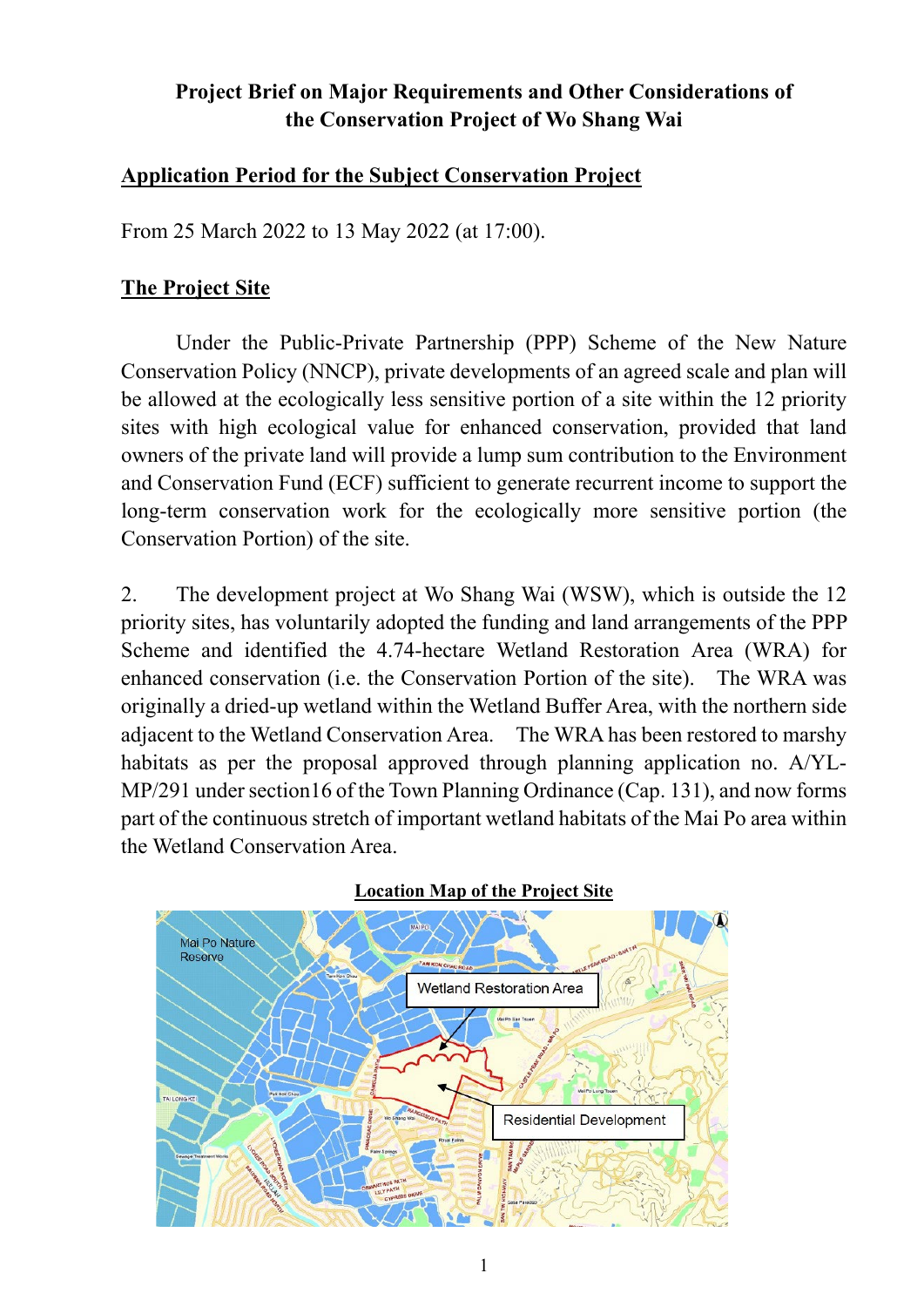# **Major Project Requirements**

3. Under the Maintenance and Management Plan (Conservation Plan)<sup>[1](#page-1-0)</sup> for the WRA of WSW as approved under planning application (No. A/YL-MP/291), the objectives of the Conservation Plan are to provide habitats required for the target species by maintaining the wetland area and habitat characteristics. Three bird species are identified as the target of conservation, namely Little Egret, Eastern Cattle Egret and Chinese Pond Heron. The latest version of the approved Conservation Plan should prevail if there is any discrepancy between the Conservation Plan and this brief.

# **Target levels**

4. The conservation agent shall achieve the target level for each of the three target species, which has made reference to the baseline ecological data prior to operation of the WRA. Regular ecological monitoring is also required for various taxa groups to ensure the wetland habitats are functioning at a satisfactory level.

### **Habitat characteristic**

5. The conservation agent shall maintain the habitat characteristic suitable for the target species in accordance with the parameters set out in the Conservation Plan. Habitats to be provided to the target species include but not limited to open water, reedbed, vegetated islands, non-vegetated islands, tall trees or shrubs, tall grass/shrubs, short grass and fish-free ponds. The conservation agent shall maintain the water area and vegetation coverage in each habitat, remove undesirable floral/faunal species and keep the water quality within the suitable range.

### **Hydrological management**

6. The conservation agent shall carry out hydrological management to maintain the water depth of the wetland habitats. Rainfall is currently the main regular source of water. In case of situations such as prolonged drought or poor water quality requiring replacement of pond water, water will be imported from mains water supply or nearby fishponds. Regular checking of water quality will be required to ensure that water quality is within the limits acceptable to fish, dragonflies, amphibians and other aquatic wildlife.

### **Fish stocking**

7. Fish stocking is also required when fish population in the ponds is low, to provide sufficient food for piscivorous birds, control the vegetation and maintain the water quality of the ponds. The fish stocks may reach a self-sustainable level

<span id="page-1-0"></span> <sup>1</sup> Interested applicant may approach the ECF Secretariat for a copy of the Conservation Plan for reference. *[Internal Note: since the Conservation Plan is not placed in the public domain by PlanD, recommend not to upload it to the website by EPD.]*